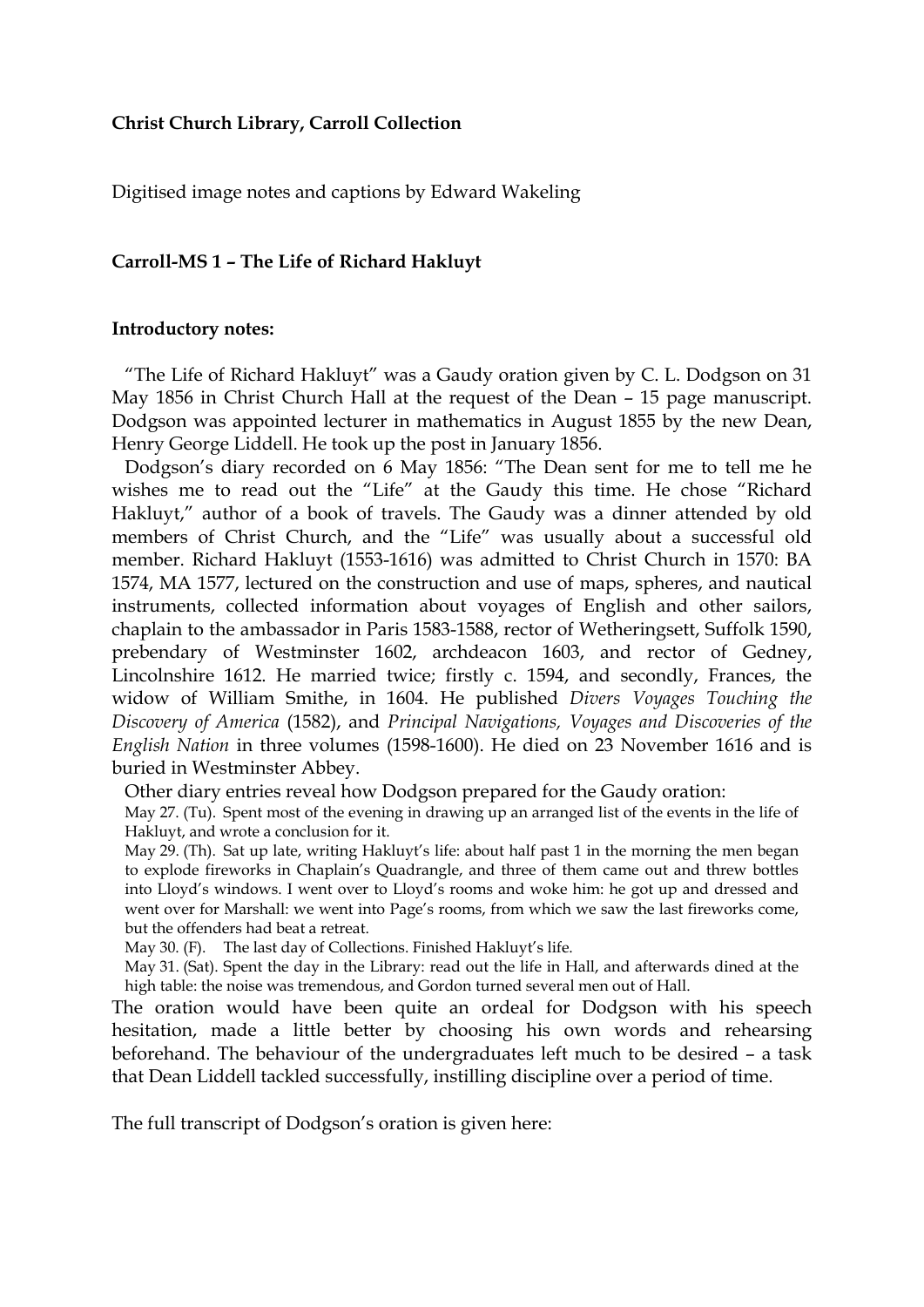Foremost in the ranks of those who have aided the progress of science and civilisation by their writings, and have earned for themselves an imperishable name in the records of History, stand original writers, inventors, and projectors: second to these, and second only so far as their genius is less brilliant, and their names less widely known, are those who have recorded the advance of those before them, who have mapped out the landmarks of the fields of Science already in possession, and from which future investigators are to begin their labours.

 It is among this latter class that the name of Richard Hakluyt, sometime Student of Ch. Ch. deserves an honorable mention: the few facts which history has recorded of him all bear testimony to the care and unremitting diligence with which he cultivated Science, and to the success with which his labours were crowned.

 He was born, as the learned Anthony Wood informs us, of an ancient and honourable family at Yetton or Yatton in Herefordshire: the date of his birth does not appear to have been accurately ascertained, but it was very nearly in the middle of the 16th century. He received his education in Westminster School, and it was during his residence there that his thoughts were first accidentally directed to those subjects which were destined to engross his attention and labour during the greater portion of his life. He paid frequent visits to the house of a relative, a man of great learning and influence, who is related to have given up his whole life to the encouragement of navigation, commerce, arts and manufactures. The constant sight of the maps and books with which his house was filled, aided probably by the pleasing associations with which the young schoolboy would naturally look back upon these visits, awoke in his mind a love for Science, and inspired him with the resolution to devote his life to these studies.

 How effectually he adhered to this resolution we find abundantly proved in the history of his Collegiate life: he was elected as a student from Westminster to Ch. Ch. in the year 1570, and while here he prosecuted with such success the studies he had begun at Westminster, that we find him soon after taking his degree made Professor of Naval History, in which capacity he delivered public lectures on cosmography and its kindred sciences. We cannot doubt but that there was seen in him some peculiar fitness for this office, a fitness which had led him as a mere boy to devote himself to studies which are usually found so laborious and uninteresting, and obtained for him as a young man a distinction all the more honorable, as he appears to have been at once the first lecturer in this subject, and the cause of the lecture itself being instituted.

 A great friend and patron of his, Sir Francis Drake, who about this time made his celebrated voyage round the world, was encouraged by the success of these lectures on naval history, to offer funds for the institution of a lecture on navigation. This was intended to be a continuation of the lecture begun on Hakluyt, and he was requested by Sir Francis to look out a fit person to succeed himself: Hakluyt succeeded in the search, but the nearest approach that was ever made to an arrangement in this matter, was that Sir Francis offered £20 per annum for the lecturer, and that Hakluyt's friend demanded £40, alleging that less would not support him: and as neither party would alter his terms to accomodate the other, the proposition came to nothing.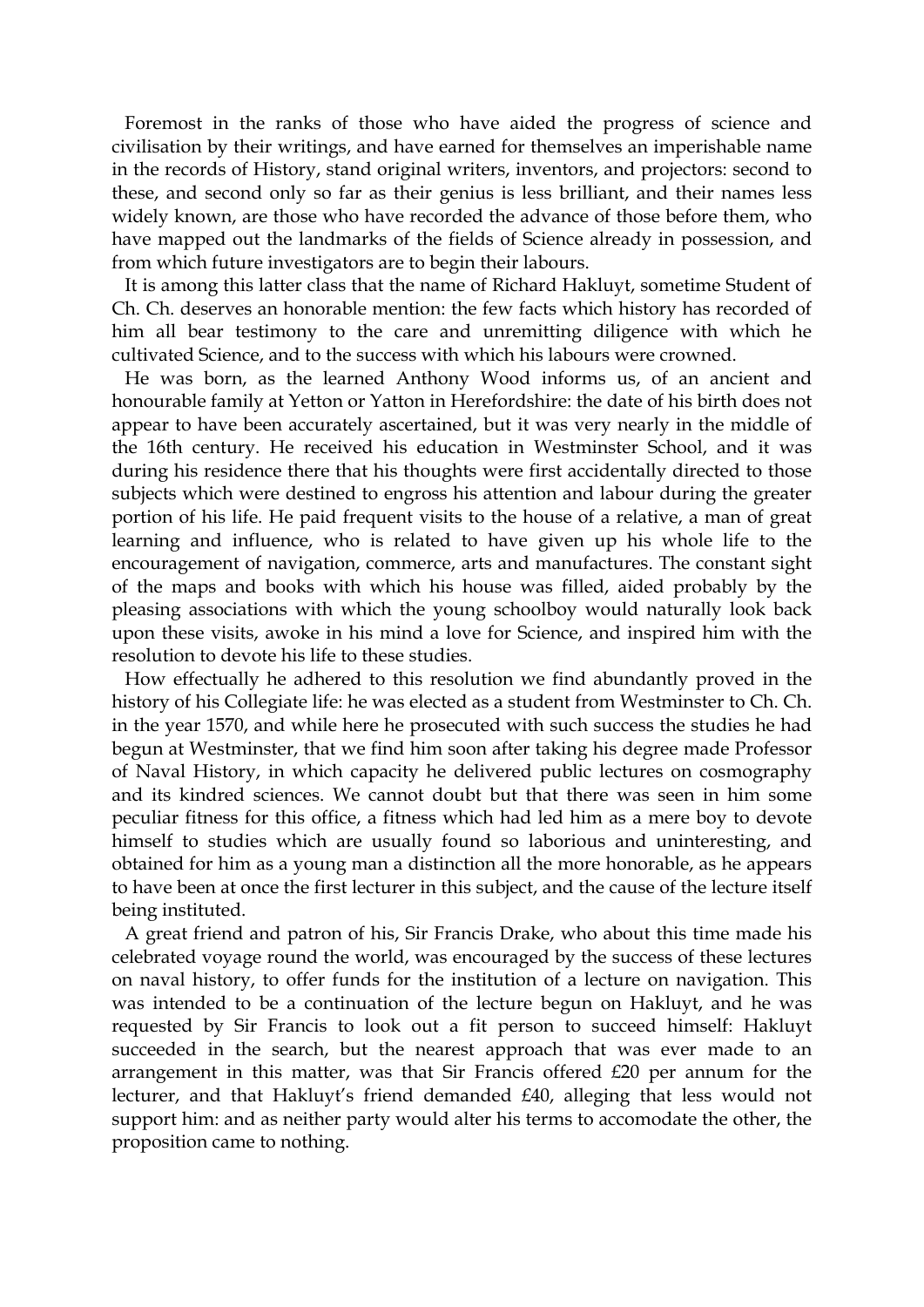Hakluyt however persevered for some years in the lecture to which he had been appointed, and in so rude a state did he find that science at the outset of his course, that to him is ascribed the introduction into England of the use of the globe and other instruments of geography. Besides this, he kept up an active correspondence with all the noted seamen of the day, among whom we may find the name of Gerard Mercator. About at this time, he entered for a short time on the study of law, in the Middle Temple, but whether from the little success he had in that study, or that with a mind so preoccupied as his he found it uncongenial to his tastes, he appears to have soon deserted it for his favourite pursuits. We are informed that he entered into holy orders, probably soon afterwards, but in connection with this we have no further information than the names of the different livings and other ecclesiastical preferments which he held.

 His fame as one learned in nautical matters had now reached a more than Oxford celebrity, and we find him frequently consulted by various companies as well as private individuals on the subject of voyages to be undertaken. Through all this he appears to have kept one object steadily before him, the accumulation of all the documents he could find relating to former voyages, and these afterwards constituted the large and valuable collection of voyages which bears his name, and on which his claim to celebrity as a writer chiefly rests.

 His was a curious instance of the exclusive direction of the mind to one especial branch of a subject: we do not find that the interest he took in voyages of discovery ever led him to join one in person; nor that his aptitude for collecting and compiling documentary evidence was ever applied to any other branch of history: but for the one of these two great features in his character, he might have been a sailor; but for the other, he might have been an historian. The union of the two made him that character, as which alone he is presented to our view in history, the recorder of naval enterprise.

 As secretary to Sir Edward Stafford, who went as ambassador to Paris in the year 1584, Hakluyt found an opportunity for extending the researches he had so long carried on in England. Here it was that he came upon a manuscript, by a captain Laudonnière, relating to the discovery of Florida, and generously furnished the funds necessary for its publication: as this was done under the editorship of Martin Basanier, it does not appear that Hakluyt had any thoughts of acquiring celebrity for himself in doing this: indeed throughout the whole of his literary career, his devotion to Science appears to have been most sincere and disinterested.

 On his return to England he gave to the world the first result of his laborious research in the form of a Collection of Voyages, in one folio volume, which he dedicated to another patron, Sir Francis Walsingham. This appeared in 1589, but he continued to enlarge this collection during the remainder of his life, until it had reached the bulk of three folio volumes. In the course of this work he records the voyage which his earliest patron, Sir Francis Drake, made round the world. Another voyage, in the relation of which he must have taken an almost personal interest, was that made by Thomas Randolphe, who was also a student at Ch. Ch. and who was sent as an ambassador to the Emperor of Russia in the year 1568. This account is worth noticing, as it furnishes us with a curious picture of the manners and customs of the Russian court of that day. At the conclusion of his interview with the Emperor,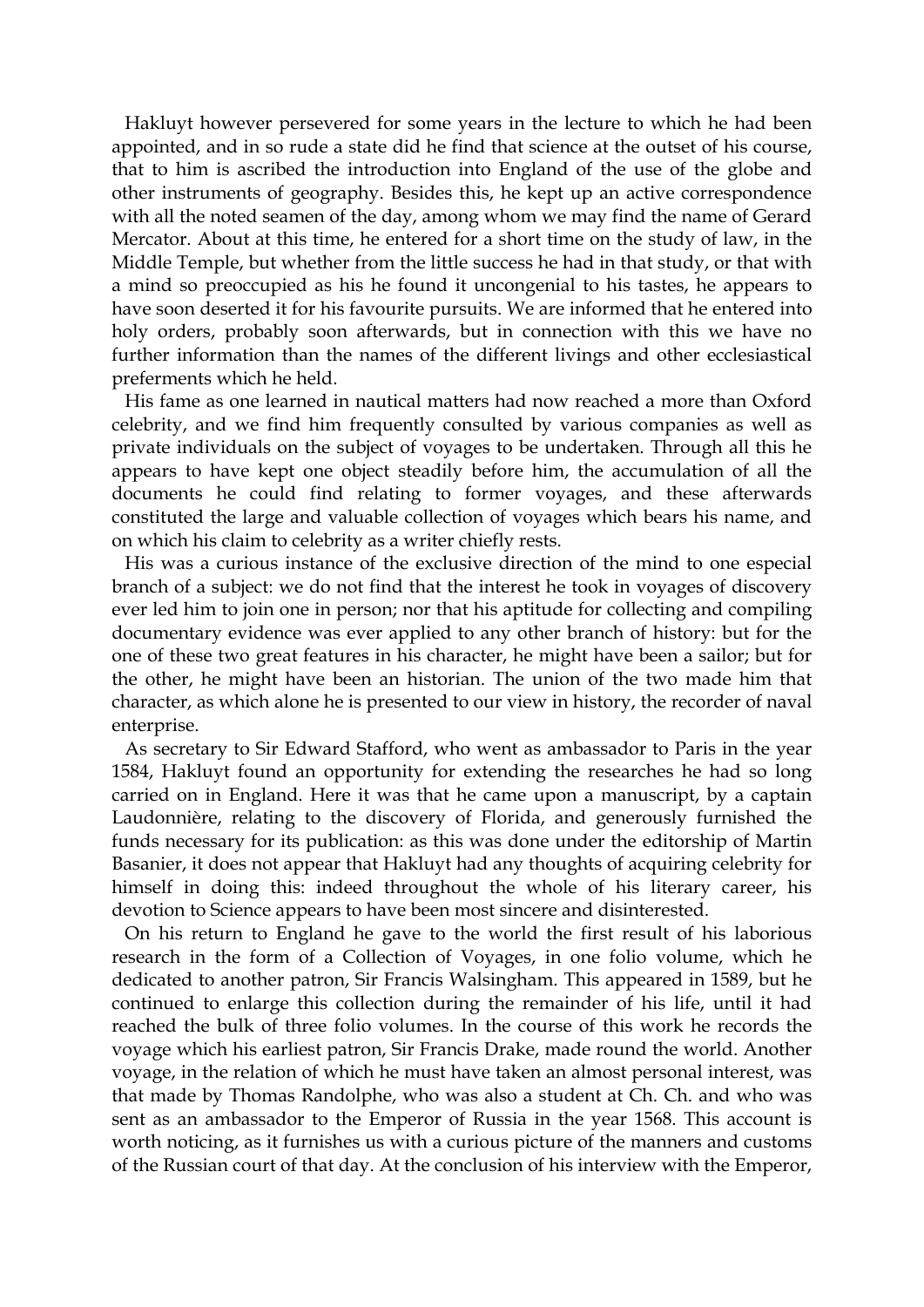as the ambassador himself relates, he "said unto me: 'I dine not this day openly for great affaires I have, but I will send thee my dinner, and give leave to thee and thine to go at liberty, and augment our allowance to thee, in token of our love and favour to our sister the Queene of England.' I with reverence took my leave, being conveyed by two other of greater calling than those that brought me to the Emperor's sight, who delivered me to the two first gentlemen, who conducted me to the office where I first was, where came unto me one called the Long duke, with whom I conferred a while, and so returned to my lodging. Within one houre after comes to my lodging a duke richly apparelled, accompanied with fiftie persons, ech of them carying a silver dish with meat, and covered with silver. The duke first delivered twenty loaves of bread of the Emperor's own eating, having tasted the same, and delivered every dish into my hands, and tasted of every kind of drinke that he brought. This being done, the duke and his company sate downe with me, and tooke part of the Emperor's meat, and filled themselves well of all sorts, and went not away from me unrewarded."

 The duke here mentioned appears to have filled a situation to which in England we should have given a very different name, but there can be little doubt that this strange and inconvenient honour was intended as a real mark of the Emperor's regard, for we find that this visit was very shortly followed by a grant, made by the Emperor at the ambassador's request, of a great number of privileges for the accomodation of English merchants trading in Russia.

 Throughout the whole of this work the style is uniformly simple and unpretending, aiming at no brilliance of writing, but merely at relating in as truthful a manner as possible, the bare facts of the history on which he was engaged. And he does this with all the minuteness of detail, and all the apparent credulity of Herodotus himself.

 In another account of a Russian voyage, made by Dr. Giles Fletcher, who went out as ambassador in the year 1588, we find accounts of popular legends and superstitions, which might almost have been taken from the pages of the father of History: "They say that to the men of Lucomoria chaunceth a marveilous thing and incredible: For they affirme, that they die yearly at the XXVII day of November, being the feast of S. George among the Muscovites: and that at the next spring, about the XXIII day of April, they revive againe as doe Frogges. With these also the people of Grustintzi and Serponowtzi exercise a new and strange kinde of trade: For when the accustomed time of their dying, or rather of sleeping, approcheth, they leave their wares in certaine places appointed, which the Grustintzi and Serponowtzi carry away, leaving other wares of equal value in their places: which if the dead men at the time of their reviving perceive to be of unequal price, they require their owne againe: by reason whereof, much strife and fighting is betweene them."

 He remained with Sir Edward Stafford in Paris for 5 years, during which time he published, or rather re-edited, two works. One of these, by Peter Martyr, bears the title of "De novo orbe," and he afterwards published an English version of it, under the name of "The history of the West Indies." The other was originally written in Portuguese, by Antonio Galvano, governor of Ternate, the chief island of the Moluccas. Hakluyt gave to his translation of this work the name of "The discoveries of the World from the first, original, unto the year of our Lord 1555."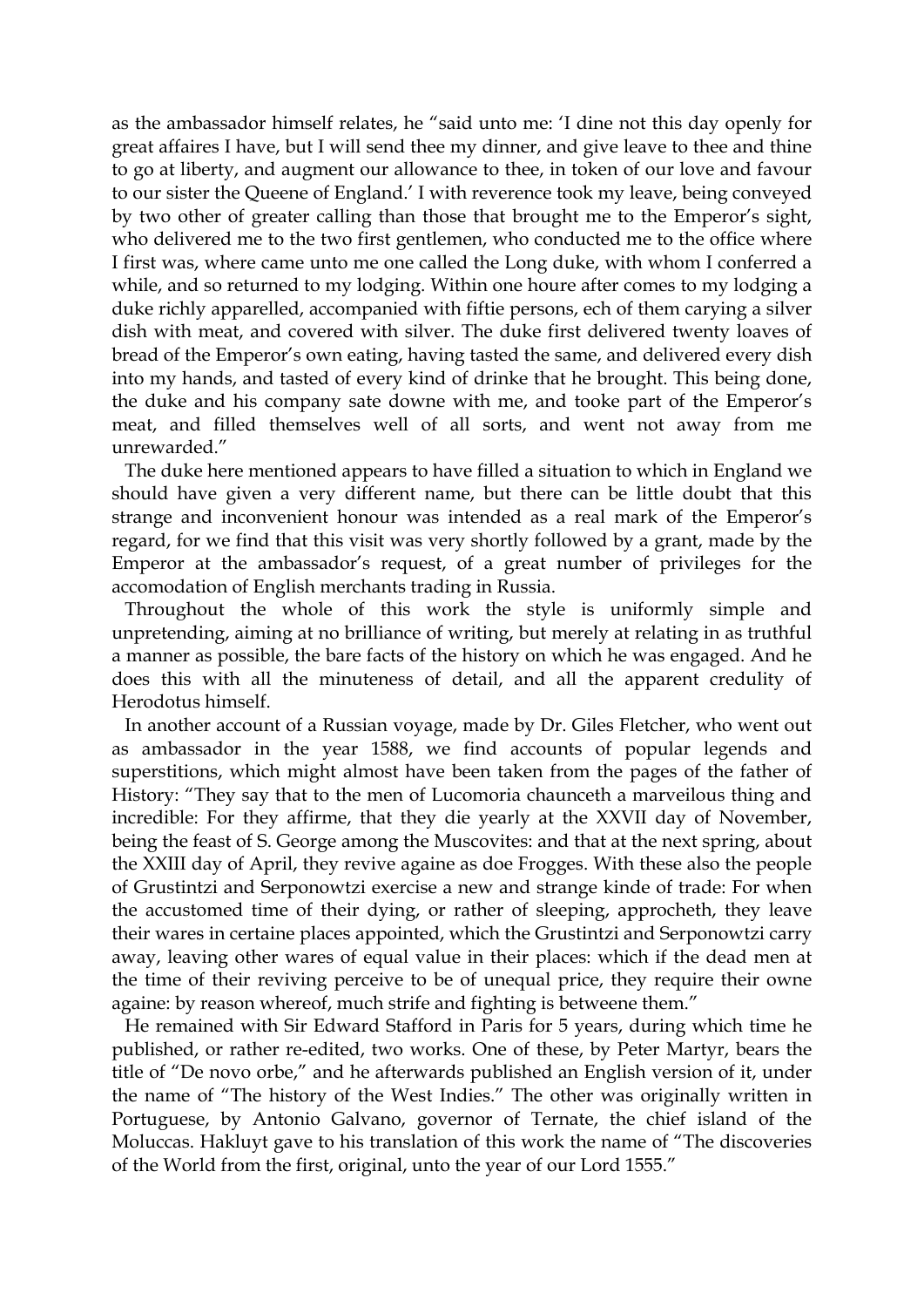The next of his works is also taken from the Portuguese, and is entitled "Virginia richly valued by the description of the main land of Florida her next neighbour." The author of this work was Ferdinand de Soto.

 In the year 1598, just before the publication of this book, he brought out the 3 folio volumes, into which his Collection of Voyages had now grown, and this is in fact the only work which we can, with any idea of the originality of writing, ascribe to his pen. In the year 1605 the government recompensed him, as we are informed, by presenting him to the Rectory of Wetheringset in Suffolk, as well as to a prebendaryship at Bristol: he had been for some years before this a prebendary of Westminster. Whether this recompense had reference to the services he had done to Science or to the Church, we are not informed: indeed there is scarcely any fact preserved in the history of his life, which does not bear, directly or indirectly, upon his literary career.

 He did not live long enough to enlarge still further his great work, although he has left sufficient materials to constitute a fourth volume; these, while still in manuscript, fell into the hands of Samuel Purchass, a very similar literary character, and were by him embodied in one or other of his collections of travels and voyages; probably in that which bears the name of "Purchass his pilgrims."

 Richard Hakluyt died in the year 1616, and was buried in Westminster Abbey: a more enduring monument to his fame is to be found on the coast of Greenland, one of whose promontories was named by the navigator Hudson "Hakluyt's Headland."

 He had married in the year 1594, and he left behind him one son, named Edmund, to whom he bequethed his country estate, as well as some property which he held in Westminster. The name of one other of his relations is handed down to us, Oliver Hakluyt, his brother, who was also a student at Ch. Ch. and who, we are told "having graduated in Physic, had an happy hand in the practice of it."

 In the works which bear his name, little claim can be found to any originality of authorship: he appears to have been far more zealous to advance the science which he cultivated than to raise his own reputation as a writer. Three of the 5 works which he has left to the world are merely English versions of foreign works, in which accuracy of translation is the only point for which he was personally responsible: what Coleridge said of his system of philosophy, he would doubtless have felt with regards to these records of British Naval Enterprise, namely that he would have been "also lately glad, if he could hear that the thing had already been done before him."

 The genius of an original writer, like the enterprising zeal of a first discoverer, or the resistless energy of a conqueror, is apt to dazzle the eyes of those that look on: and they too easily overlook the heavier toil and almost equal abilities which belong to those that come after, and whose part it is to collect and shape the stray efforts of genius, to record for time to come the results of discovery, to secure and perpetuate the gains of conquest.

 In the rush and glare of a conqueror's triumphal procession as it sweeps by, the eye is naturally drawn to the one royal figure who forms the nucleus of all that splendour, the ear naturally dwells upon the swelling music which heralds his approach: and we scarcely hear the measured tread of the soldiery, who fill up the intervals in the line, and we hardly notice the dense dark masses against whom the gaudy banners show in such bold relief, and many and many a one, general, and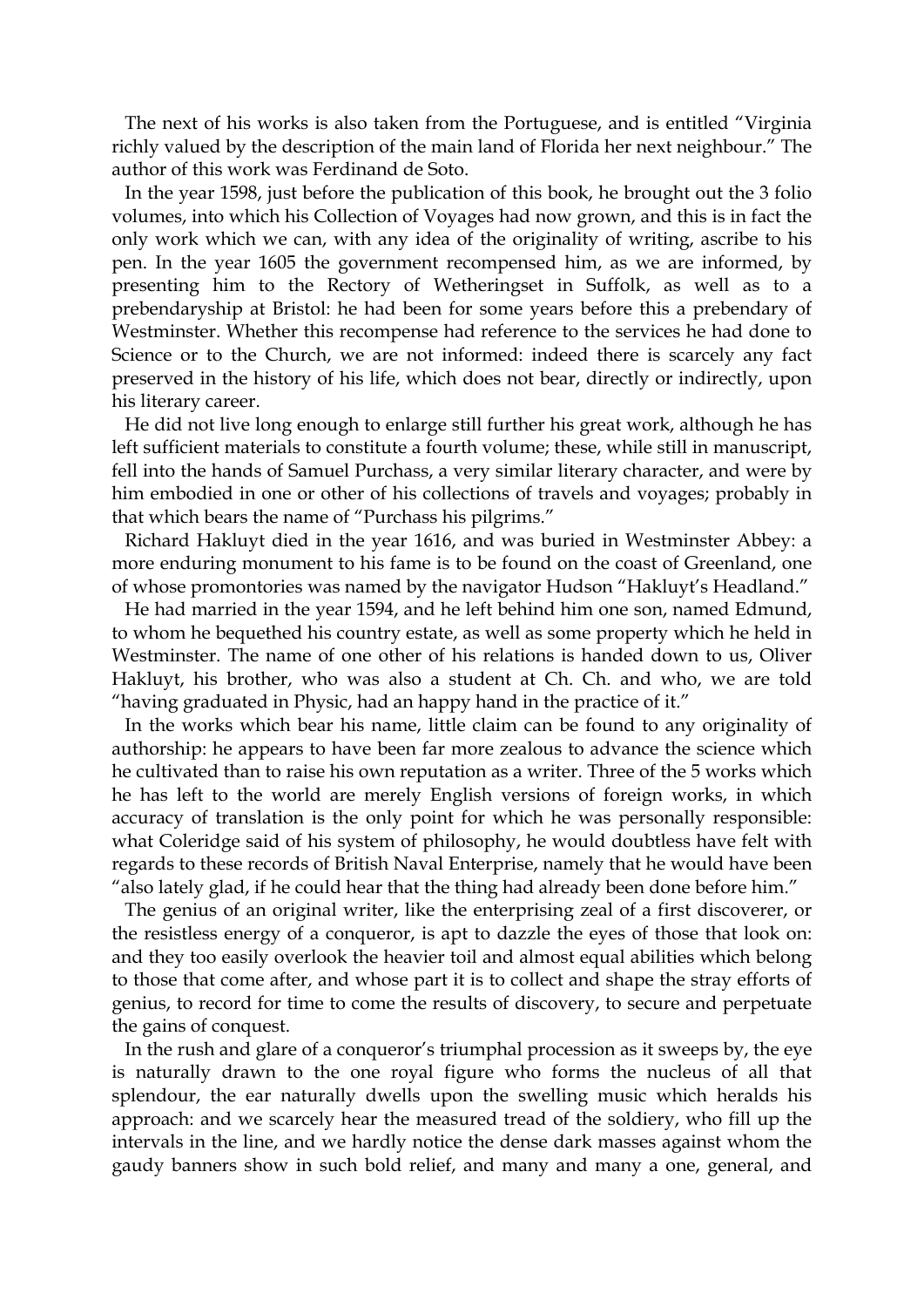counsellor, and minister of state, goes by unheeded in that glittering stream, and yet they may have wrought as well and as fully in their work as the great chief himself, whose fortune has been higher than theirs; and but for their labours, unrequited and forgotten, even that mighty genius might have spent himself in vain.

 The following set of complimentary verses, addressed to Hakluyt on the subject of his great work "The Collection of Voyages," may not inappropriately conclude this notice of his life.

## IN NAVALES RICHARDI HAKLUYTI COMMENTARIOS

Anglia magnarum facunda puerpera cerum, Sive solum spectes nobile sive salum. Qua quantum sumptis se nobilarerit armis, Sive domi gessit praelia, sive foris; Multorum celebrant matura volumina: tanta Insula materiem parvula landis alit. At se in quot qualesque et quando effuderit oras, Qua fidit ignotum pervia classis iter, Solius *Hakluyti* decus est, praedivite penna Ostendisse suis civibus ausa mari. Quacunque idcirco celeri gens Anglica navi, Oceani tristes spernere docta minas, A prima generisque et gentis origine gessit, Qua via per fluctus ulla patere potest, Sive decus laudemque secuta, ut et hostibus ala Demeret, atque suis laeta pararet opes: Hoc opus *Hakluyti;* cui debet patria multum, Cui multum, patria quisquis amicus erit. Qua re namque magis se nostra Britannia jactat, Quam quod sit prater caetera classe poters? Quam prius obsessam tenebris sic liberat, ut nunc Quisque sciat, quam sit nobile classis opus. Qua so Daedalice utemur, surgemus in altum, Sin autem Icarice, quod voret, aquor habet.

Carroll-mss\_0001-ms1\_1

Page 1 of "The Life of Richard Hakluyt"

Carroll-mss\_0001-ms2\_2

Page 2 of "The Life of Richard Hakluyt"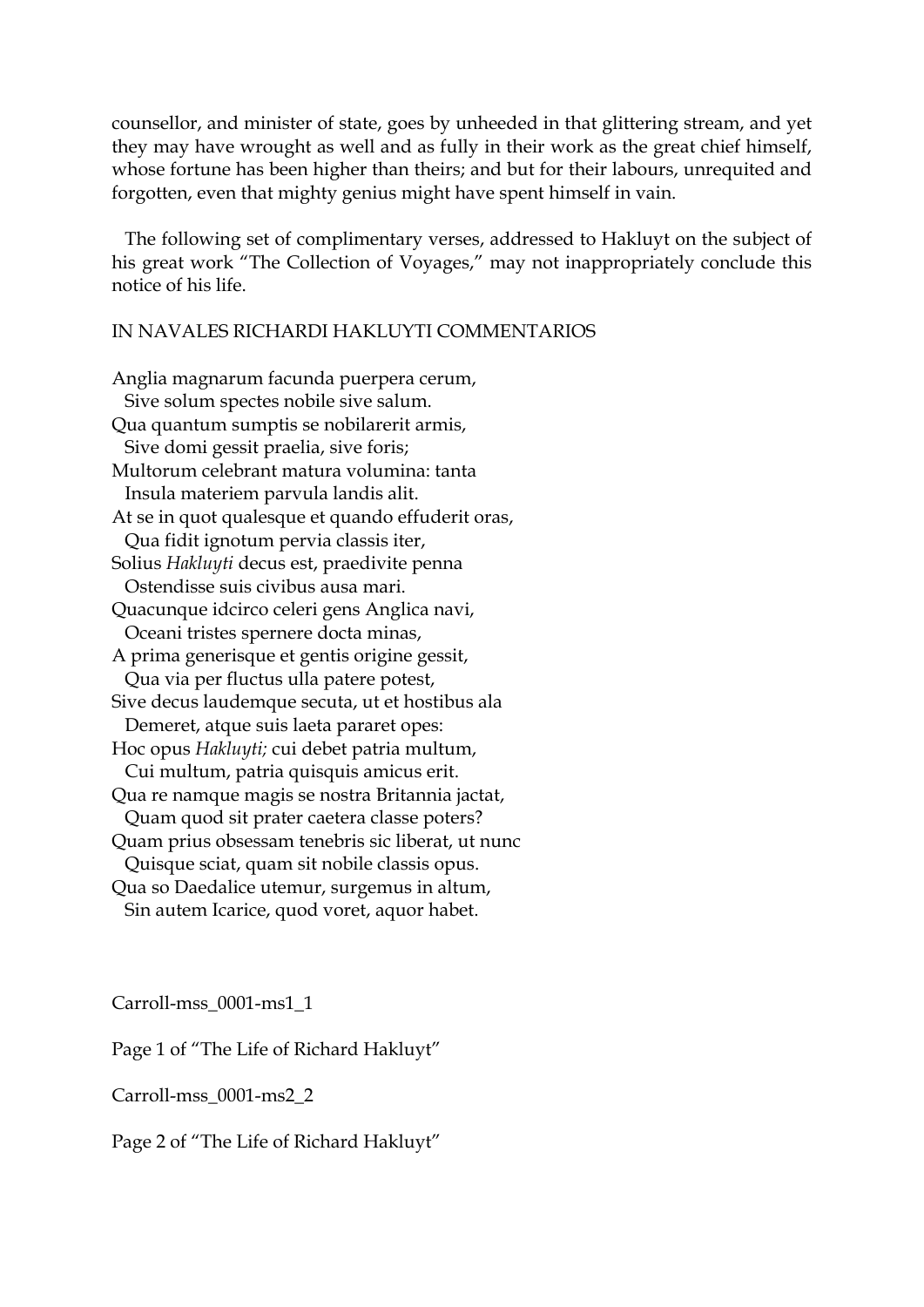Carroll-mss\_0001-ms3\_3 Page 3 of "The Life of Richard Hakluyt" Carroll-mss\_0001-ms4\_4 Page 4 of "The Life of Richard Hakluyt" Carroll-mss\_0001-ms5\_5 Page 5 of "The Life of Richard Hakluyt" Carroll-mss\_0001-ms6\_6 Page 6 of "The Life of Richard Hakluyt" Carroll-mss\_0001-ms7\_7 Page 7 of "The Life of Richard Hakluyt" Carroll-mss\_0001-ms8\_8 Page 8 of "The Life of Richard Hakluyt" Carroll-mss\_0001-ms9\_9 Page 9 of "The Life of Richard Hakluyt" Carroll-mss\_0001-ms10\_10 Page10 of "The Life of Richard Hakluyt" Carroll-mss\_0001-ms11\_11 Page11 of "The Life of Richard Hakluyt" Carroll-mss\_0001-ms12\_12 Page12 of "The Life of Richard Hakluyt" Carroll-mss\_0001-ms13\_13\_1 Page13 of "The Life of Richard Hakluyt" Carroll-mss\_0001-ms14\_14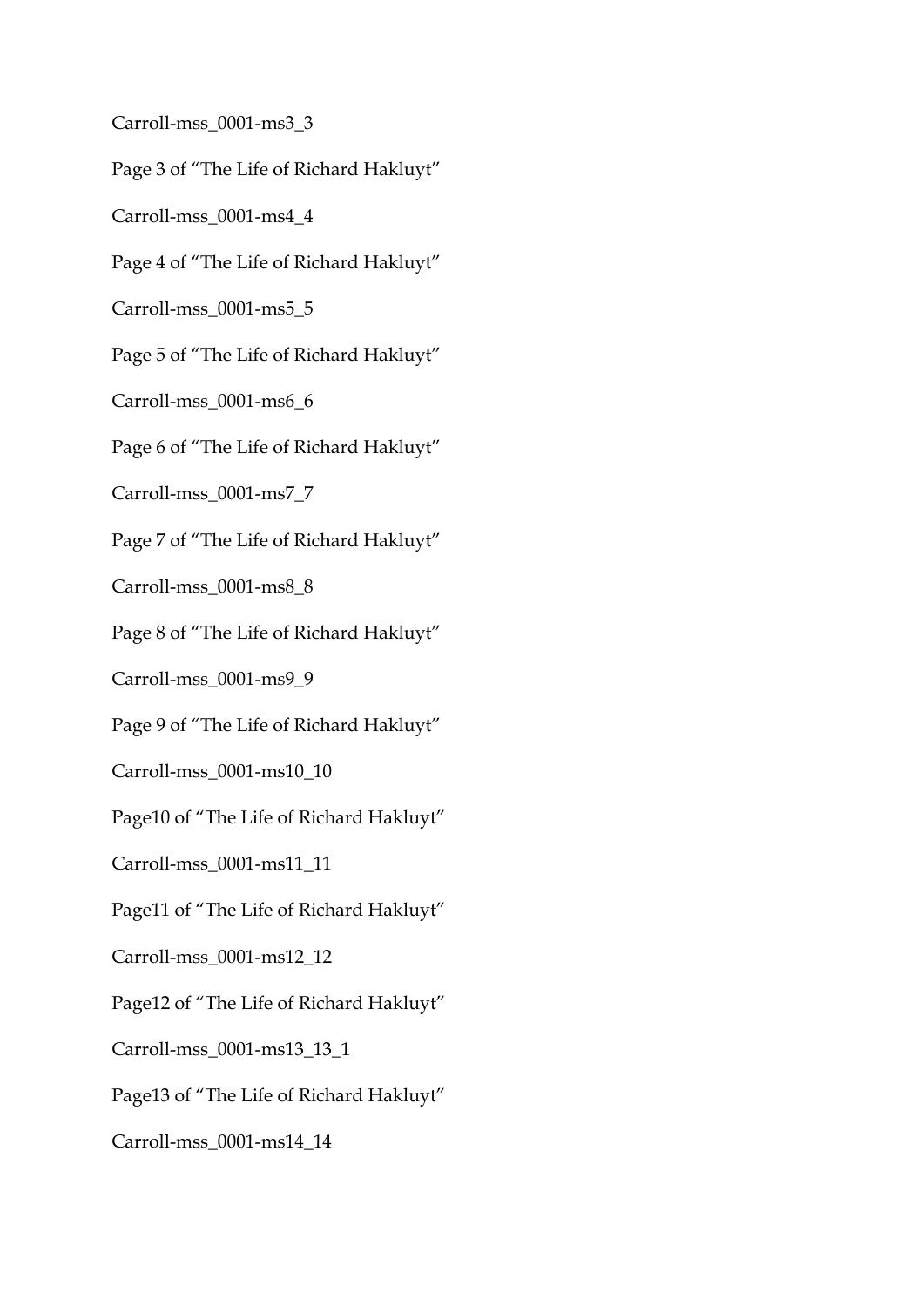Page14 of "The Life of Richard Hakluyt"

Carroll-mss\_0001-ms15\_15

Page15 of "The Life of Richard Hakluyt"

Carroll-mss\_0001-ms16\_16

Page16 of "The Life of Richard Hakluyt" – Latin poem

Carroll-mss\_0001-ms17\_17

This page is blank

Carroll-mss\_0001-ms18\_18

This page is blank

Carroll-mss\_0001-ms19\_A\_r

Letter from F. Menella Dodgson (1877-1963), niece, and sister of Charles Hassard Wilfrid Dodgson (1876-1941), then executor of the C. L. Dodgson Estate, probably to the Librarian at Christ Church, dated 8 February 1932. The letter is address from C. H. W. Dodgson's home at Breinton House, Hereford, where Menella was staying to help her brother edit Dodgson's Diary for publication (although this project never came to fruition). The letter says:

Dear Sir,

 The "Life of Richard Hakluyt" which I saw amongst the Lewis Carroll papers shown to us on Jan: 27th, is, as I thought, one of the papers which he read out in Hall, and the following entries, taken from his Diary, will, I think, tell you all you want to know about it.

[She then quotes the entries given above]

 Yours very truly, F. Menella Dodgson

Carroll-mss\_0001-ms20\_A\_v

Continuation of letter given above.

Carroll-mss\_0001-ms21\_B\_r

Letter from F. Menella Dodgson to probably the same correspondent, dated 12 February 1932, giving an additional entry from Dodgson's Diary which she omitted from her first letter (given above).